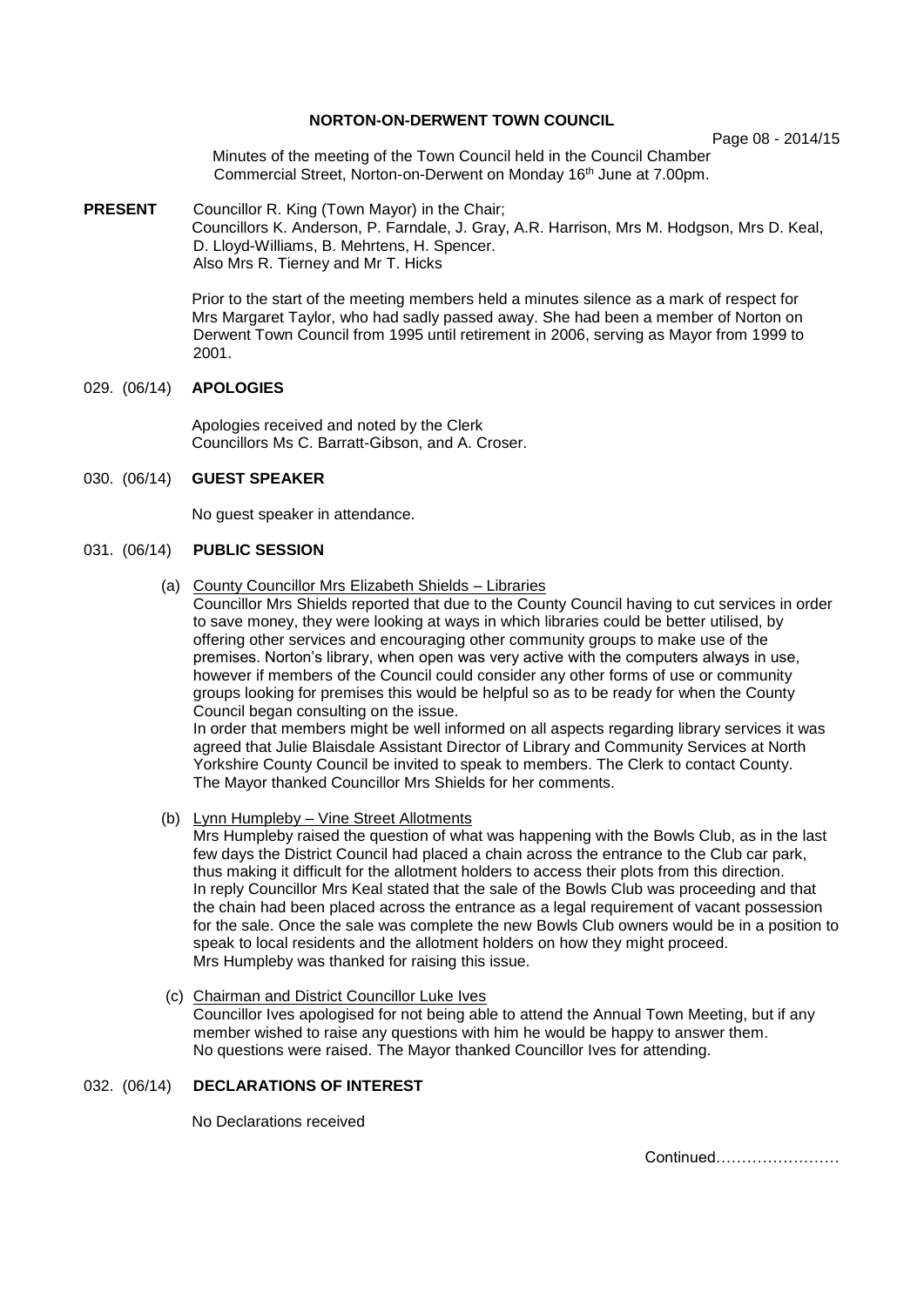Page 09 – 2014/15

# 033. (06/14) **CONFIRMATION OF MINUTES**

- (a) RESOLVED that the Minutes of the Town Council meeting held on Monday, 19 May 2014 (Minutes 001 to 023 inclusive) be confirmed and signed by the Chairman.
- (b) RESOLVED that the Minutes of the Extraordinary Council Meeting held on Wednesday 28 May 2014 (Minutes 024 to 028 inclusive) be confirmed and signed by the Chairman.

# 034. (06/14) **CLERK'S REPORT**

- (a) King Georges Playing Field
- To report that Norex fencing had now installed the ball stop fencing to the multi games unit. (b) St Nicholas Street Car Park

The Clerk reported that a formal letter had been sent to Mr Phil Long, head of Environmental services, at Ryedale District Council, who were the owners of the car park, requesting permission to allow the Town Council to install six number parking bollards for the residents of Bruntwood Terrace whose properties front onto St Nicholas Street Car Park. To date there had been no response.

Costs for the bollards would be approximately £100 plus V.A.T. and installation costs.

(c) CCTV Allotments

The order for the new camera and hard drive, plus other accompanying materials had been placed with Graham Coulson at GMC, and we were awaiting their response as to timescale for the installation.

Maintenance costs covering the Allotments and King George's Field would be roughly £300.00 per year.

# (d) Fitzwilliam Malton Estate – Ward Walk

Along with the Deputy Clerk and Councillor Lloyd-Williams the Clerk had attended the Ward Walk hosted by Mr R Bushell the Estate Manager and held on Tuesday 10 June 2014, also in attendance were Councillors from Malton and Ryedale District Council. The walk had been interesting and informative covering large parts of Malton centre, taking in the newly established Brass Castle Brewery, Malton Cookery School and the new food production outlets on Yorkersgate which had already had interest shown from a variety of businesses. The walk was rounded off by a stop at the Talbot Hotel.

 (e) Ryedale District Council Parish Liaison Meeting Topics covered included;

New Leader Programme for the rural community - While there was not much detail as yet, it was stated that the programme was to be more business orientated than leisure when it was up and running in the new-year. Both Malton and Norton were to be placed together in the North Yorks Moors Coast and Hills programme.

Ryedale Local Plan Sites Allocations – Jill Thompson from Ryedale District Council forward planning team, gave an update on how the District was to start consulting with the Service Villages, and that dates were set for this.

Garden Waste update – Beckie Bennett Ryedale District Council Streetscene Manager told the meeting that there had been about a 40% uptake on the new garden waste scheme.

#### Comments from the floor included;

Dog Fouling – this appeared to be an issue for all parishes both large and small, the District Council agreed to look into putting more resources into tackling this problem.

Fracking – nobody had been in attendance from the County Council to give any information on this issue. Councillors from parishes attending the meeting felt that it could be quite difficult to get an unbiased view on the topic, while others that had attended the meeting arranged for the five towns felt they had been given an even handed view by the National Parks organisation. This item to be looked at again by the District Council.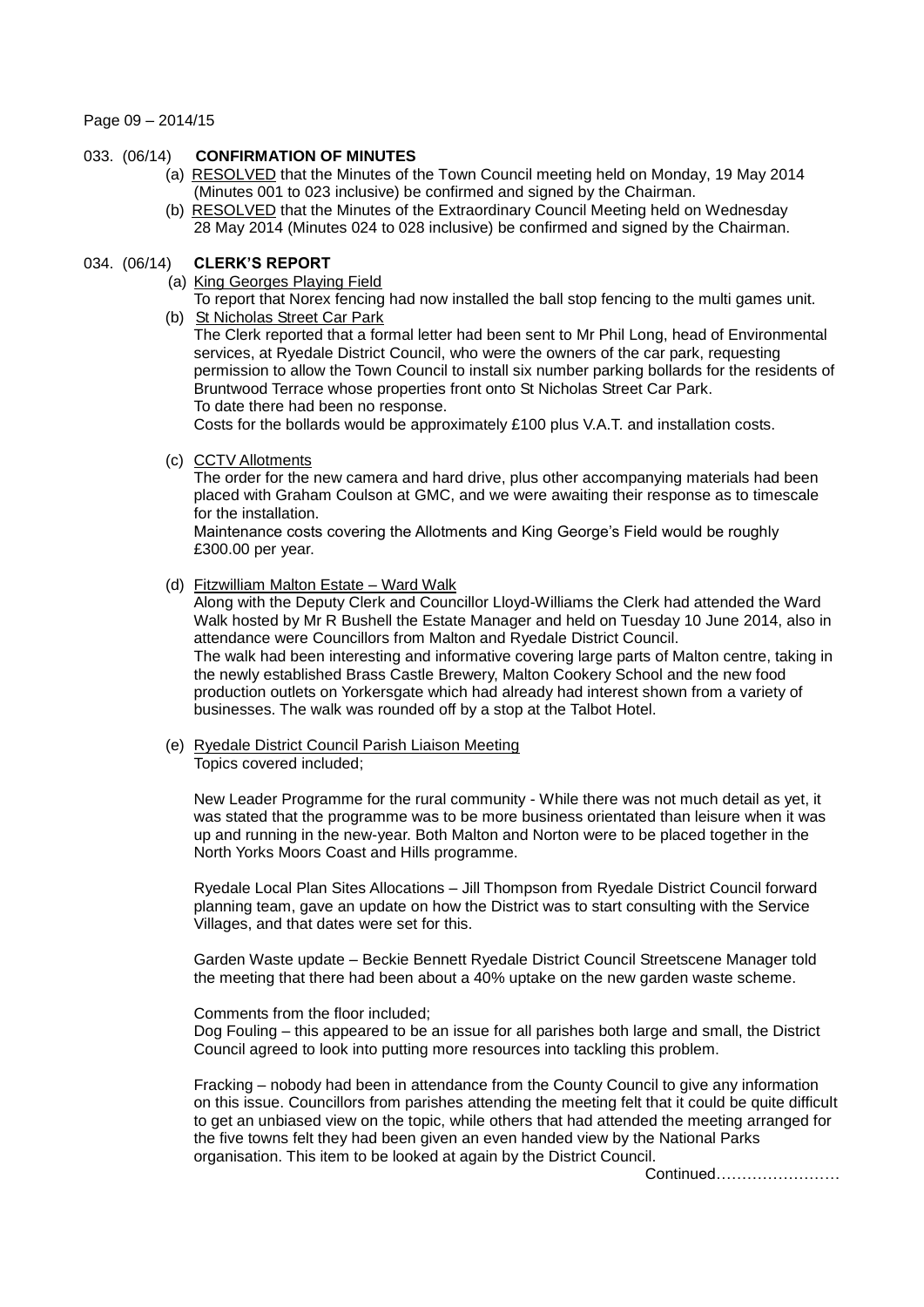#### 034. (06/14) **CLERK'S REPORT** (continued)

#### (e) Ryedale District Council Parish Liaison Meeting (continued)

Grass Cutting – This was an issue for all parishes, and the County Council were still looking at how it might be possible for volunteers to undertake this work, although there were issues around health and safety, insurance etc..

## 035. (06/14) **TOWN MAYOR/CHAIRMANS REPORT**

#### (a) Christmas Lights

The Mayor reported that he had viewed a selection of reconditioned LED lights priced in the region of £60 to £120 pounds. He was awaiting pictures of others and would like to see some large displays at either end of the town's display, prices for these need to be confirmed. The Mayor to report back on this item.

#### (b) Skatepark - Lighting

The Mayor reported that costs had been received for new LED Lighting and time clocks, but a meeting needed to be arranged with Malton Town Council and Campbells before proceeding further. This item to be placed on the agenda for a future meeting.

## (c) Youth Councils

Councillor Mehrtens was working with a group of young people between the ages of 16 and 18, although it was not clear yet just how the Council might engage with them, or if it might be better to widen the age group and have a better cross section of views. It was agreed to look into this further and then bring it back to Council.

## 036. (06/14) **FINANCIAL MATTERS**

(a) Accounts paid and for payment

The Clerk reported that accounts nos. 040 to 049 inclusive, amounting to £6,478.19 had been paid since the last meeting of the Council. RESOLVED that account nos. 050 to 054 inclusive, amounting to £5,496.95 be paid. Cheques were drawn and signed accordingly.

- (b) Financial report The Clerk's financial report for the period 01.05.14 to 31.05.14 was received.
- (c) Budgetary monitoring The Clerk's report for the period ending 31 May 2014 was received.

## 037. (06/14) **PLANNING MATTERS**

- (a) Planning applications referred to the Town Council by Ryedale District Council, for comment and/or recommendation were dealt with as follows: -
- 14/00586/HOUSE Erection of single storey bay window to front elevation. 11 Mallard View, Norton, Malton, YO17 9EW For: Mr & Mrs Little RESOLVED Recommend Approval.
- 14/00392/FUL Erection of 2no.semi-detached 3 bedroom dwellings and formation of parking and amenity areas following demolition of existing derelict dwelling. West Nook Cottage, 98 Scarborough Road, Norton, Malton, YO17 8AE For: Mr Richard Hopkinson RESOLVED Recommend Approval.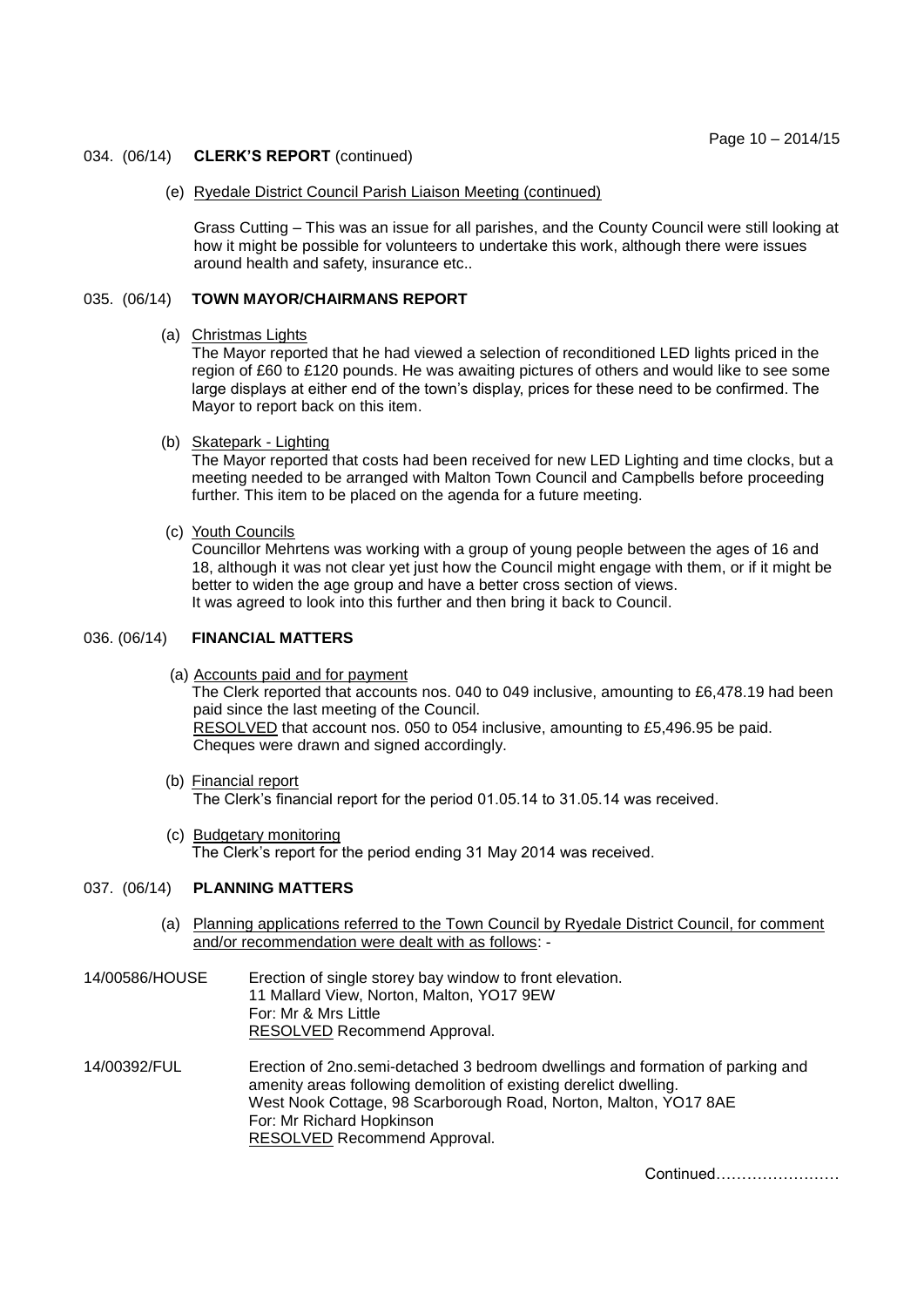## 037. (06/14) **PLANNING MATTERS** (continued)

14/00615/HOUSE Erection of part two storey/part first floor extension to side and rear elevations. 20 Field View, Norton, Malton, YO17 9AZ For: Mr & Mrs R M Jacques RESOLVED Recommend Approval.

14/00622/CLEUD Certificate of Lawfulness in respect of building works as approved by application 07/00370/FUL dated 10.07.2007 were substantially completed more than four years before the date of this application Asda Stores, Norton Road, Norton, Malton, YO17 9RD For: Asda Stores Limited RESOLVED that the Council has no further evidence to provide, the application is however formally noted.

(b) Planning decisions notified by Ryedale District Council:

Approved

# 14/00316/MREM Erection of 3no. retail units (Use Class A1) and children's day nursery (Use Class D1). 5 Welham Road, Norton, Malton For: Scothern Construction (Mr Ian Scothern)

Refused

14/00096/MOUT Residential development of 18no. dwellings following demolition of existing agricultural type buildings (site area 0.54ha) Agricultural Contractors, Welham Rooad, Norton, Malton, North Yorkshire For: Thomas Crown Associates Ltd

# 038. (06/14) **NEIGHBOURHOOD PLAN**

Members were updated on the meeting held with Jill Thompson, Forward Planning Officer with Ryedale District Council, and members of Malton Town Council. With this meeting being a preliminary one to explore how to move the plan forward it was agreed that there would need to be a whole series of meetings in order to bring the neighbourhood plan to a position where it could be tested. A suggestion was made that the Town Councils might like to take full responsibility for site selections for the plan, this was however felt to be beyond the Council's expertise and a better way would be to work with the District Council in influencing site selections. The first meeting to begin work on the plan was to be on Thursday 19 June 2014 at 6.30pm at Ryedale House. Noted by members.

## 039. (06/14) **PROMOTIONAL SIGNS FOR NORTON**

Members considered the proposal that the Town Council has two number promotional signs installed on the approaches to Norton, one on the side of the A64 from Scarborough and one on Beverley Road.

There would be a certain amount of funding available from the Malton and Norton Area Partnership, through the Portas Fund. The signs would be to match the two installed by Malton Town Council on the approaches to the Malton side.

RESOLVED to approve the installation of two promotional signs for Norton, and to begin the process of finding out what would be involved in facilitating the installation.

# 040. (06/14) **NORTH YORKSHIRE COUNTY COUNCIL – RYEDALE AREA COMMITTEE**

 Members received a covering letter and nomination form for co-option to the Area Committee as a Parish Representative.

There was no limit to the number of nominations that could be put forward from the Council, and it was therefore left to members to decide if they wanted to put themselves forward or not. There would be a formal election once the number of nominations was known.